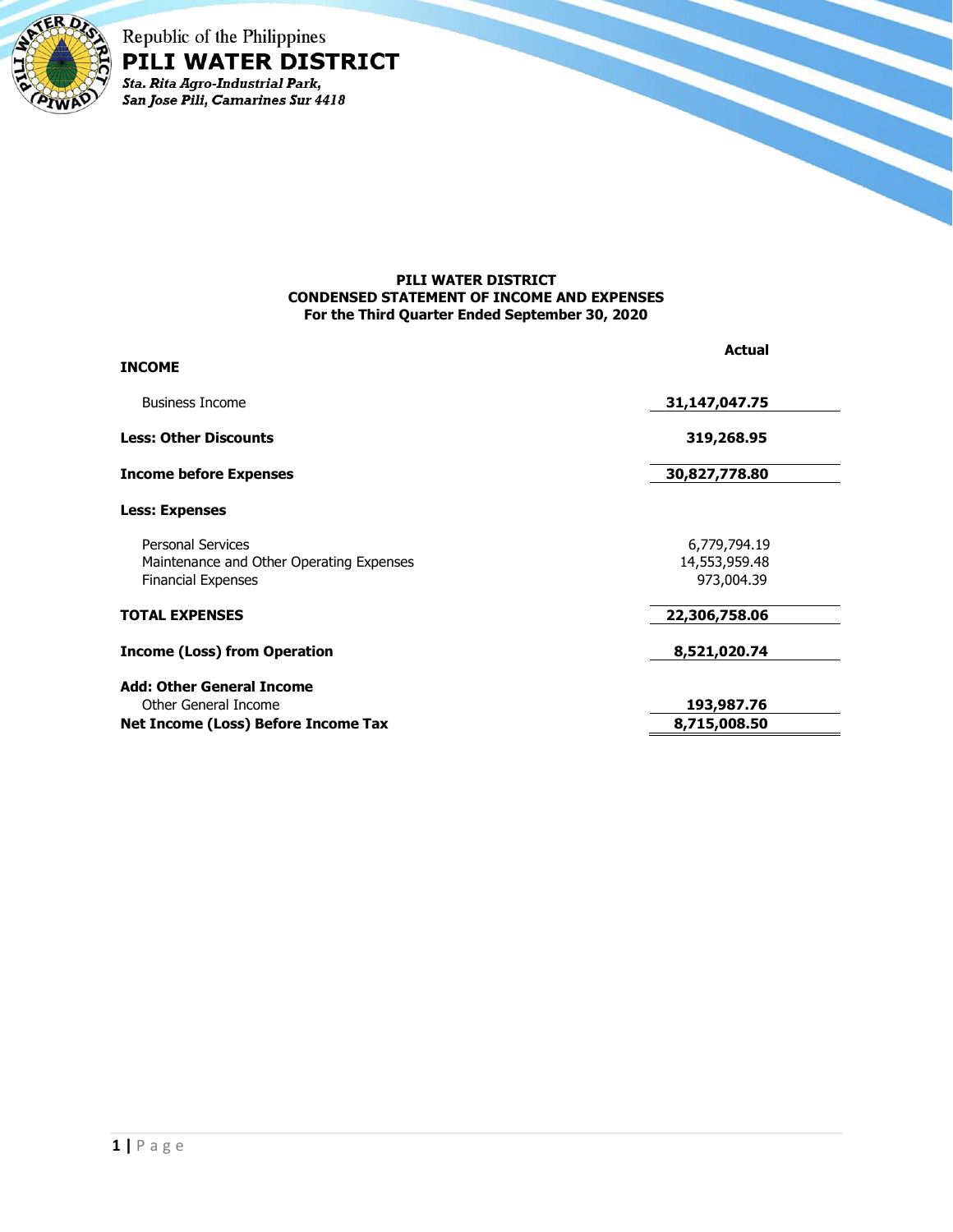## **PILI WATER DISTRICT CONDENSED BALANCE SHEET As of September 30, 2020**

## **CURRENT ASSETS**

| Trade and Other Receivables-Net<br>14,745,905.85<br>23,034,517.75<br><b>Inventories</b><br>1,357,845.17<br>Prepayments<br>69,664,385.24<br><b>Total Current Assets</b><br><b>NON-CURRENT ASSETS</b><br>Investment<br>26,502,971.71<br>251,008,709.04<br>Property, Plant and Equipment<br><b>Other Assets</b><br>2,777,056.95<br><b>Total Non-Current Assets</b><br>280, 288, 737. 70<br>349,953,122.94<br><b>TOTAL ASSETS</b><br><b>Current Liabilities</b><br>Payable Accounts<br>14,368,274.52<br><b>Inter-Agency Payables</b><br>1,979,874.04<br><b>Other Liability Accounts</b><br>3,314,183.45<br><b>Total Current Liabilities</b><br>19,662,332.01<br><b>Non-Current Liabilities</b><br>Loans Payable-Domestic-Long Term Debt<br>34,488,659.16<br><b>Deferred Credits</b><br>7,790,108.12<br><b>Total Non-Current Liabilities</b><br>42,278,767.28<br><b>TOTAL LIABILITIES</b><br>61,941,099.29<br><b>EQUITY</b><br><b>Restricted Capital</b><br>23,380,787.96<br><b>Retained Earnings, End</b><br>264,631,235.69<br>288,012,023.65<br><b>Total Equity</b><br>349,953,122.94<br><b>TOTAL LIABILITES AND EQUITY</b> | Cash and Cash Equivalents | 30,526,116.47 |
|--------------------------------------------------------------------------------------------------------------------------------------------------------------------------------------------------------------------------------------------------------------------------------------------------------------------------------------------------------------------------------------------------------------------------------------------------------------------------------------------------------------------------------------------------------------------------------------------------------------------------------------------------------------------------------------------------------------------------------------------------------------------------------------------------------------------------------------------------------------------------------------------------------------------------------------------------------------------------------------------------------------------------------------------------------------------------------------------------------------------------|---------------------------|---------------|
|                                                                                                                                                                                                                                                                                                                                                                                                                                                                                                                                                                                                                                                                                                                                                                                                                                                                                                                                                                                                                                                                                                                          |                           |               |
|                                                                                                                                                                                                                                                                                                                                                                                                                                                                                                                                                                                                                                                                                                                                                                                                                                                                                                                                                                                                                                                                                                                          |                           |               |
|                                                                                                                                                                                                                                                                                                                                                                                                                                                                                                                                                                                                                                                                                                                                                                                                                                                                                                                                                                                                                                                                                                                          |                           |               |
|                                                                                                                                                                                                                                                                                                                                                                                                                                                                                                                                                                                                                                                                                                                                                                                                                                                                                                                                                                                                                                                                                                                          |                           |               |
|                                                                                                                                                                                                                                                                                                                                                                                                                                                                                                                                                                                                                                                                                                                                                                                                                                                                                                                                                                                                                                                                                                                          |                           |               |
|                                                                                                                                                                                                                                                                                                                                                                                                                                                                                                                                                                                                                                                                                                                                                                                                                                                                                                                                                                                                                                                                                                                          |                           |               |
|                                                                                                                                                                                                                                                                                                                                                                                                                                                                                                                                                                                                                                                                                                                                                                                                                                                                                                                                                                                                                                                                                                                          |                           |               |
|                                                                                                                                                                                                                                                                                                                                                                                                                                                                                                                                                                                                                                                                                                                                                                                                                                                                                                                                                                                                                                                                                                                          |                           |               |
|                                                                                                                                                                                                                                                                                                                                                                                                                                                                                                                                                                                                                                                                                                                                                                                                                                                                                                                                                                                                                                                                                                                          |                           |               |
|                                                                                                                                                                                                                                                                                                                                                                                                                                                                                                                                                                                                                                                                                                                                                                                                                                                                                                                                                                                                                                                                                                                          |                           |               |
|                                                                                                                                                                                                                                                                                                                                                                                                                                                                                                                                                                                                                                                                                                                                                                                                                                                                                                                                                                                                                                                                                                                          |                           |               |
|                                                                                                                                                                                                                                                                                                                                                                                                                                                                                                                                                                                                                                                                                                                                                                                                                                                                                                                                                                                                                                                                                                                          |                           |               |
|                                                                                                                                                                                                                                                                                                                                                                                                                                                                                                                                                                                                                                                                                                                                                                                                                                                                                                                                                                                                                                                                                                                          |                           |               |
|                                                                                                                                                                                                                                                                                                                                                                                                                                                                                                                                                                                                                                                                                                                                                                                                                                                                                                                                                                                                                                                                                                                          |                           |               |
|                                                                                                                                                                                                                                                                                                                                                                                                                                                                                                                                                                                                                                                                                                                                                                                                                                                                                                                                                                                                                                                                                                                          |                           |               |
|                                                                                                                                                                                                                                                                                                                                                                                                                                                                                                                                                                                                                                                                                                                                                                                                                                                                                                                                                                                                                                                                                                                          |                           |               |
|                                                                                                                                                                                                                                                                                                                                                                                                                                                                                                                                                                                                                                                                                                                                                                                                                                                                                                                                                                                                                                                                                                                          |                           |               |
|                                                                                                                                                                                                                                                                                                                                                                                                                                                                                                                                                                                                                                                                                                                                                                                                                                                                                                                                                                                                                                                                                                                          |                           |               |
|                                                                                                                                                                                                                                                                                                                                                                                                                                                                                                                                                                                                                                                                                                                                                                                                                                                                                                                                                                                                                                                                                                                          |                           |               |
|                                                                                                                                                                                                                                                                                                                                                                                                                                                                                                                                                                                                                                                                                                                                                                                                                                                                                                                                                                                                                                                                                                                          |                           |               |
|                                                                                                                                                                                                                                                                                                                                                                                                                                                                                                                                                                                                                                                                                                                                                                                                                                                                                                                                                                                                                                                                                                                          |                           |               |
|                                                                                                                                                                                                                                                                                                                                                                                                                                                                                                                                                                                                                                                                                                                                                                                                                                                                                                                                                                                                                                                                                                                          |                           |               |
|                                                                                                                                                                                                                                                                                                                                                                                                                                                                                                                                                                                                                                                                                                                                                                                                                                                                                                                                                                                                                                                                                                                          |                           |               |
|                                                                                                                                                                                                                                                                                                                                                                                                                                                                                                                                                                                                                                                                                                                                                                                                                                                                                                                                                                                                                                                                                                                          |                           |               |
|                                                                                                                                                                                                                                                                                                                                                                                                                                                                                                                                                                                                                                                                                                                                                                                                                                                                                                                                                                                                                                                                                                                          |                           |               |
|                                                                                                                                                                                                                                                                                                                                                                                                                                                                                                                                                                                                                                                                                                                                                                                                                                                                                                                                                                                                                                                                                                                          |                           |               |